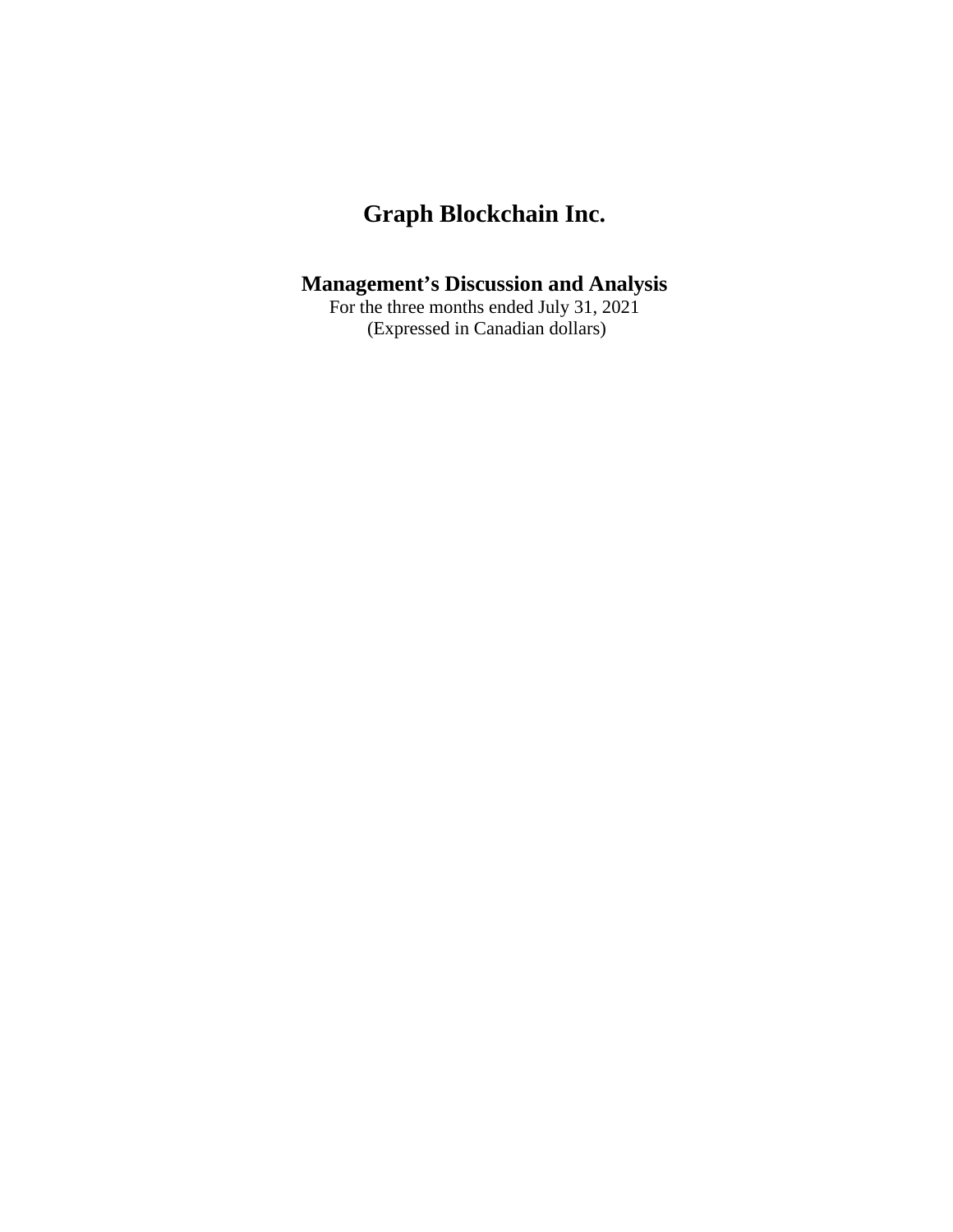The following discussion and analysis, prepared as of September 28, 2021, provides information that management believes is relevant to an assessment and understanding of the results of operations and financial conditions of Graph Blockchain Inc. (the "Company"). The Management's Discussion and Analysis ("MD&A") should be read in conjunction with the itnterim condensed consolidated financial statements of the Company for the three months ended July 31, 2021 and the audited consolidated financial statements of the Company for the year ended April 30, 2021. Unless otherwise noted, all financial information in the MD&A has been prepared in accordance with International Financial Reporting Standards ("IFRS"). All amounts are expressed in Canadian dollars unless otherwise indicated.

#### **Forward Looking Statements**

This MD&A contains or incorporates forward-looking statements within the meaning of Canadian Securities legislation (collectively, "forward-looking statements"). These forward-looking statements relate to, among other things, revenue, earnings, changes in cost and expenses, capital expenditures and other objectives, strategic plans and business development goals, and may also include other statements that are predictive in nature or that depend upon or refer to future events or conditions, and can generally be identified by words such as "may", "will", "expects", "anticipates", "intends", "plans", "believes", "estimates" or similar expressions. In addition, any statements that refer to expectations, projections, or other characterizations of future events or circumstances are forwardlooking statements. These statements are not historical facts but instead represent only the Company's expectations, estimates, and projections regarding future events.

Although the Company believes the expectations reflected in such forward-looking statements are reasonable, such statements are not guarantees of future performance and involve certain risks and uncertainties that are difficult to predict. Undue reliance should not be placed on such statements. Certain material assumptions are applied in making forwardlooking statements and actual results may differ materially from those expressed or implied in such statements.

The forward-looking statements contained in this MD&A are made as at the date of this MD&A and, accordingly, are subject to change after such date. Except as required by law, the Company, does not undertake any obligation to update or revise any forward-looking statements made or incorporated in this MD&A, whether as a result of new information, future events or otherwise.

#### **Selected Financial Information**

#### **Non-GAAP Measures**

Management believes that EBITDA and Adjusted EBITDA are effective measures for analyzing the performance of the Company. The term "EBITDA" refers to earnings before deducting interest, taxes, depreciation and amortization. The Company calculates Adjusted EBITDA as net loss before deducting interest and accretion, taxes, depreciation and amortization, listing expense, other reverse take-over fees, acquisition related costs, share-based compensation and consideration paid in excess of net assets acquired. "EBITDA" and "Adjusted EBITDA" are both non-GAAP measures under IFRS and does not have a standardized meaning under IFRS, and therefore the measure as calculated by the Company may not be comparable to similarly-titled measures reported by other companies. The Company believes that Adjusted EBITDA is useful additional information to management, the Board and investors as it provides an indication of the operational results generated by its business activities prior to taking into consideration how those activities are financed and taxed and also prior to taking into consideration asset depreciation and amortization and it excludes items that could affect the comparability of our operational results and could potentially alter the trends analysis in business performance. Excluding these items does not necessarily imply they are non-recurring, infrequent or unusual. Adjusted EBITDA is also used by some investors and analysts for the purpose of valuing a company. Investors are cautioned that Adjusted EBITDA should not be construed as an alternative to operating earnings or net earnings determined in accordance with IFRS as an indicator of the Company's financial performance or as a measure of the Company's liquidity and cash flows. Adjusted EBITDA does not take into account the impact of working capital changes, capital expenditures, debt principal reductions and other sources and uses of cash, which are disclosed in the consolidated statement of cash flows.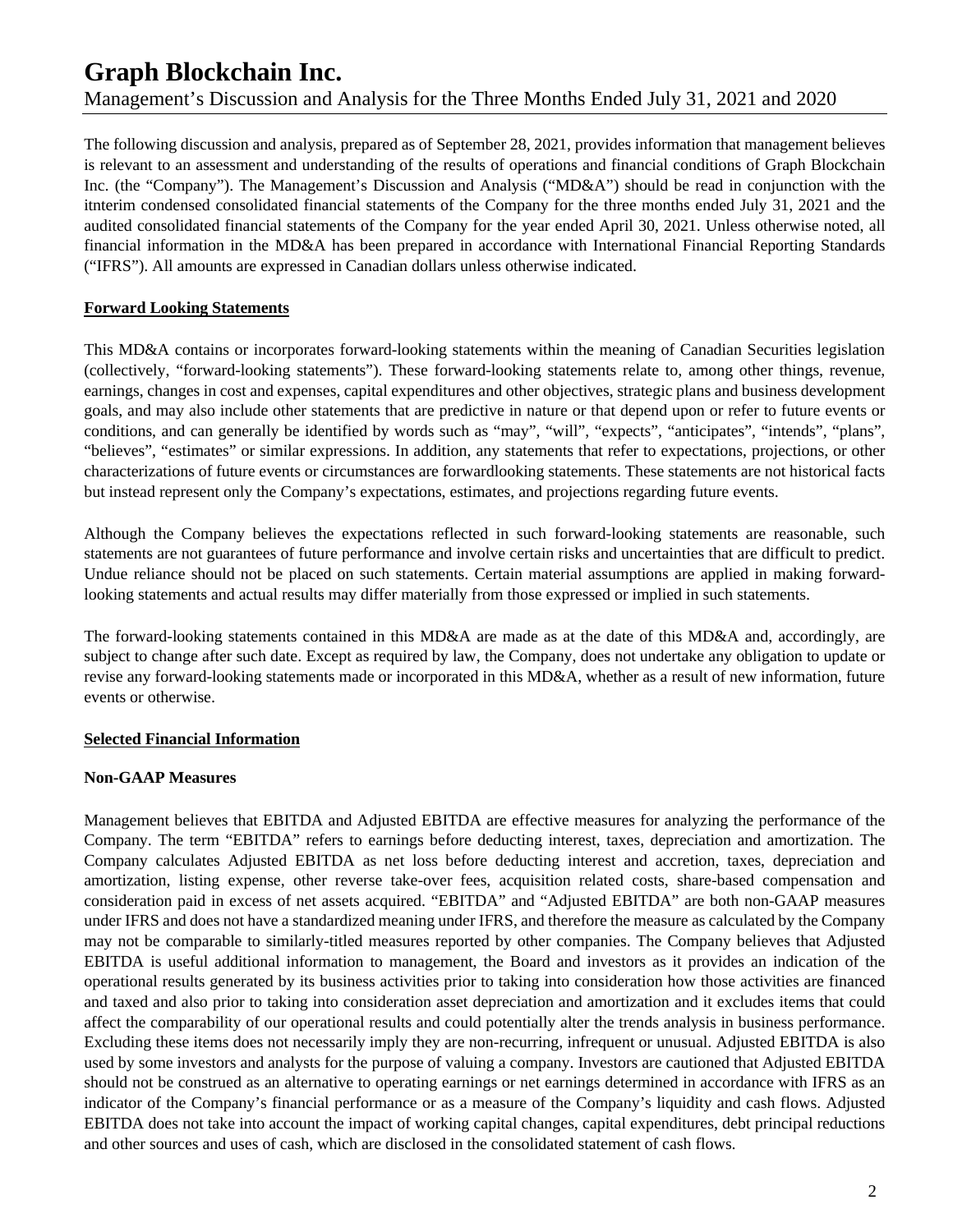### **Graph Blockchain Inc.** Management's Discussion and Analysis for the Three Months Ended July 31, 2021 and 2020

The following table reconciles income from operations to EBITDA and Adjusted EBITDA for the three months ended July 31, 2021 and 2020:

|                                                                            | ended       | Three months Three months<br>ended |
|----------------------------------------------------------------------------|-------------|------------------------------------|
|                                                                            |             | July 31, 2021 July 31, 2020        |
|                                                                            |             |                                    |
| <b>Net loss</b>                                                            | (5,776,509) | (157, 533)                         |
| Depreciation and amortization                                              | 131         | 131                                |
| Interest expense                                                           |             | 2,351                              |
| <b>EBITDA</b>                                                              | (5,776,378) | (155, 051)                         |
| Consideration paid in excess of net assets acquired – Beyond the Moon Inc. | 4,683,910   |                                    |
| <b>Adjusted EBITDA</b>                                                     | (1,092,468) | (155, 051)                         |
| Weighted average number of common shares                                   | 398,540,892 | 150,744,654                        |
| <b>Adjusted EBITDA per share</b>                                           | (0.003)     | (0.001)                            |

Please refer to the Summary of Operations section in this MD&A for further details and other financial information.

#### **Business Overview**

The Company is a blockchain company that provides shareholders with exposure to various areas of Decentralized Finance (DeFi) through several wholly owned subsidiaries, Babbage Mining Corp., Beyond The Moon Inc., New World Inc. and Coin Optimizer Inc.

Babbage Mining Corp. focuses on altcoins, alternative cryptocurrencies to Bitcoin. Graph was one of the first publicly tradable altcoin Proof of Stake ("POS") miners, which generates income while providing exposure to several top digital assets by market capitalization. By mining altcoins through Proof of Stake, Babbage can provide to its investor's exposure to the emerging market of cryptocurrencies with the significant technological disruption and potential gains that altcoins represent. In addition, Beyond the Moon Inc. manages the process of entering crypto launchpads by helping to facilitate the access to early-stage crypto tokens which provide the first public investment round, called an Initial DEX Offering ("IDO") and New World Inc. is an augmented reality art-focused NFT company that allows creators, musicians and celbritites to have access to an NFT distribution canvas to create and sell digital art. The Company's latest acquisition, Coin Optimizer Inc., provides software as a service to help cryptocurrency traders better read signals and analysis to generate superior trading returns.

The Company is a publicly traded corporation, incorporated in the province of British Columbia, and its head office is located at 4711 Yonge St., Suite 1000, Toronto, Ontario, M2N 6K8 Canada. The Company's common shares are listed on the Canadian Securities Exchange under the trading symbol "GBLC". The Company was incorporated under the laws of the Province of British Columbia on October 6, 1982. On November 6, 2018, the Company completed its acquisition of BluStem Ltd. (formerly Graph Blockchain Limited) ("BluStem") through a reverse takeover, and changed the Company's name to Graph Blockchain Inc.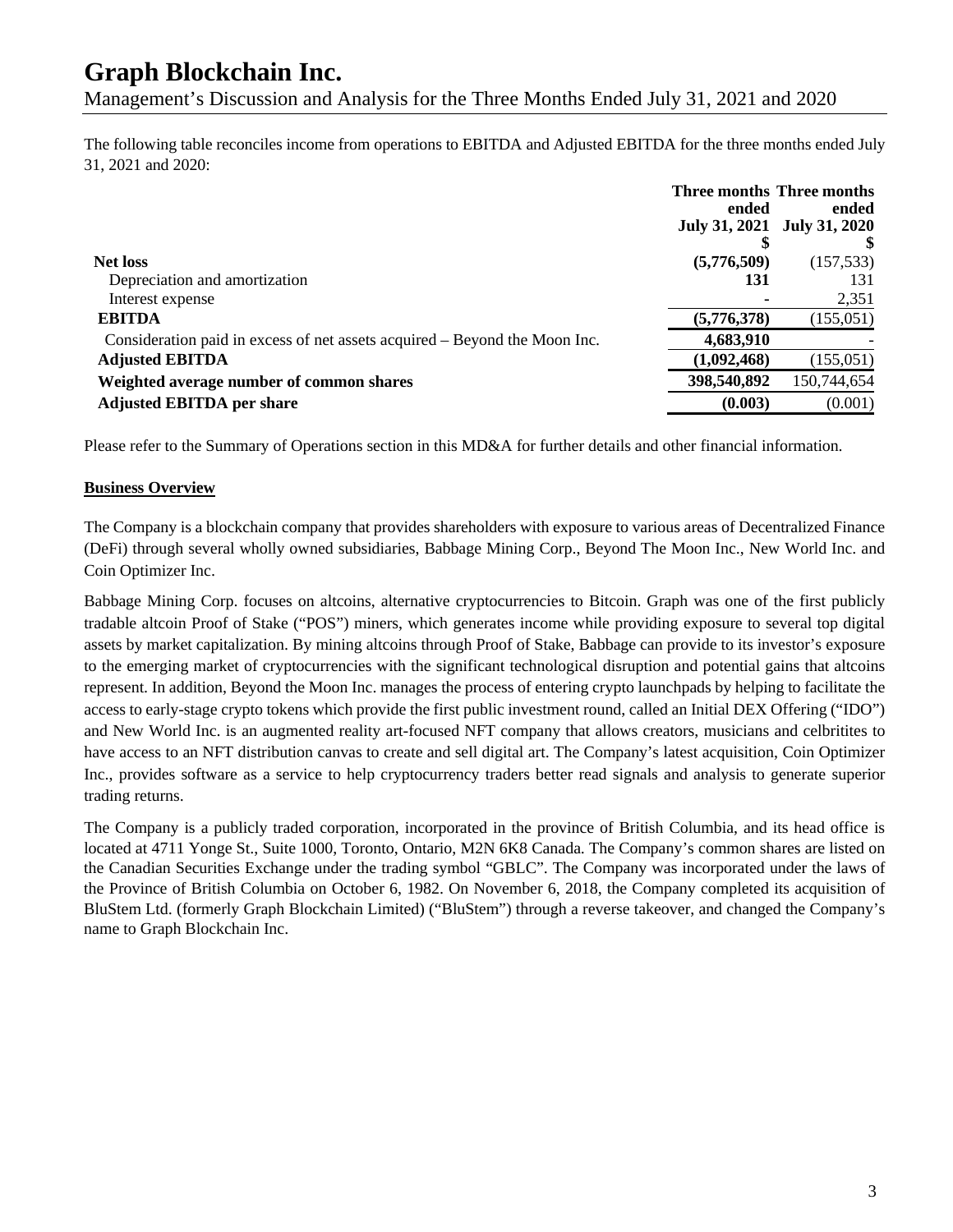Management's Discussion and Analysis for the Three Months Ended July 31, 2021 and 2020

#### **Summary of Financial Results**

#### **Expenses**

For the three months ended July 31, 2021, the Company incurred \$1,127,651 (2020 - \$148,057) of operating expenses. Significant significant items are noted:

- Salaries, benefits and management fees of \$10,392 (2020 \$39,000) decreased mainly as a result management fees paid/accrued to former management members during the comparative period, refer to "Related Party Transactions" section for more information.
- Office and general of \$23,211 (2020 \$6,794) increased mainly due to corporate travel and bank transaction fees incurred during the current period.
- Other operating expenses in the amount of \$1,093,917 (2020 \$94,327) mainly consisted of advertising related to various marketing campaigns and consulting/professional fees mainly related to the acquisition of Beyond the Moon Inc. and New World Inc., business valuation, investor relations and audit fees, refer to "Related Party Transactions" section for more information.

During the three months ended July 31, 2021, the Company recorded a gain on settlement of debts of \$10,000 resulting from the early repayment of the Canada Emergency Business Account prior to December 31, 2022.

During the three months ended July 31, 2021, the Company recognized consideration paid in excess of net assets acquired of \$4,683,910 related to the acquisition of 100% of Beyond the Moon Inc. pursuant to the terms of a share exchange agreement.

#### **Summary of Quarterly Results**

The following is a summary of the Company's quarterly results, beginning with the three months ended October 31, 2019 ("Q2 - 20").

|                            | $Q1 - 22$                                  | $Q_4 - 21$ | $03 - 21$  | $Q^2 - 21$ | $O1 - 21$  | $Q_4 - 20$ | $Q3 - 20$ | $Q2 - 20$ |
|----------------------------|--------------------------------------------|------------|------------|------------|------------|------------|-----------|-----------|
|                            | \$                                         |            |            |            |            |            |           |           |
| <b>Total revenue</b>       | $\sim$                                     | 15.808     | 20.356     | 397.051    |            |            |           |           |
| Net income (loss)          | $(5,776,509)$ $(13,463,555)$ $(1,793,068)$ |            |            | 84,483     | (157, 533) | (317,574)  | 204,347   | (11, 429) |
| Net income (loss) per      |                                            |            |            |            |            |            |           |           |
| share                      | (0.014)                                    | (0.047)    | (0.011)    | 0.001      | (0.001)    | (0.002)    | 0.001     | (0.0001)  |
| <b>EBITDA</b>              | $(5,776,378)$ $(13,463,414)$ $(1,792,912)$ |            |            | 84.618     | (155, 051) | (285, 561) | 176,157   | (10, 543) |
| <b>Adjusted EBITDA</b>     | (1,092,468)                                | (868,083)  | (173, 045) | 84,618     | (155, 051) | (274, 634) | 178,530   | (4,258)   |
| <b>Adjusted EBITDA per</b> | (0.003)                                    | (0.003)    | (0.001)    | 0.001      | (0.001)    | (0.002)    | 0.001     | (0.000)   |
| share                      |                                            |            |            |            |            |            |           |           |

During the quarter ended October 31, 2020, the increase in revenue to \$397,051 was a result of the sale of COVID-19 equipment and supplies.

During the quarter ended January 31, 2021, the increase in net loss to \$1,739,068 was mainly a result of share-based compensation of \$1,619,867 related to the granting of stock options to certain management, directors, consultants and advisors of the Company.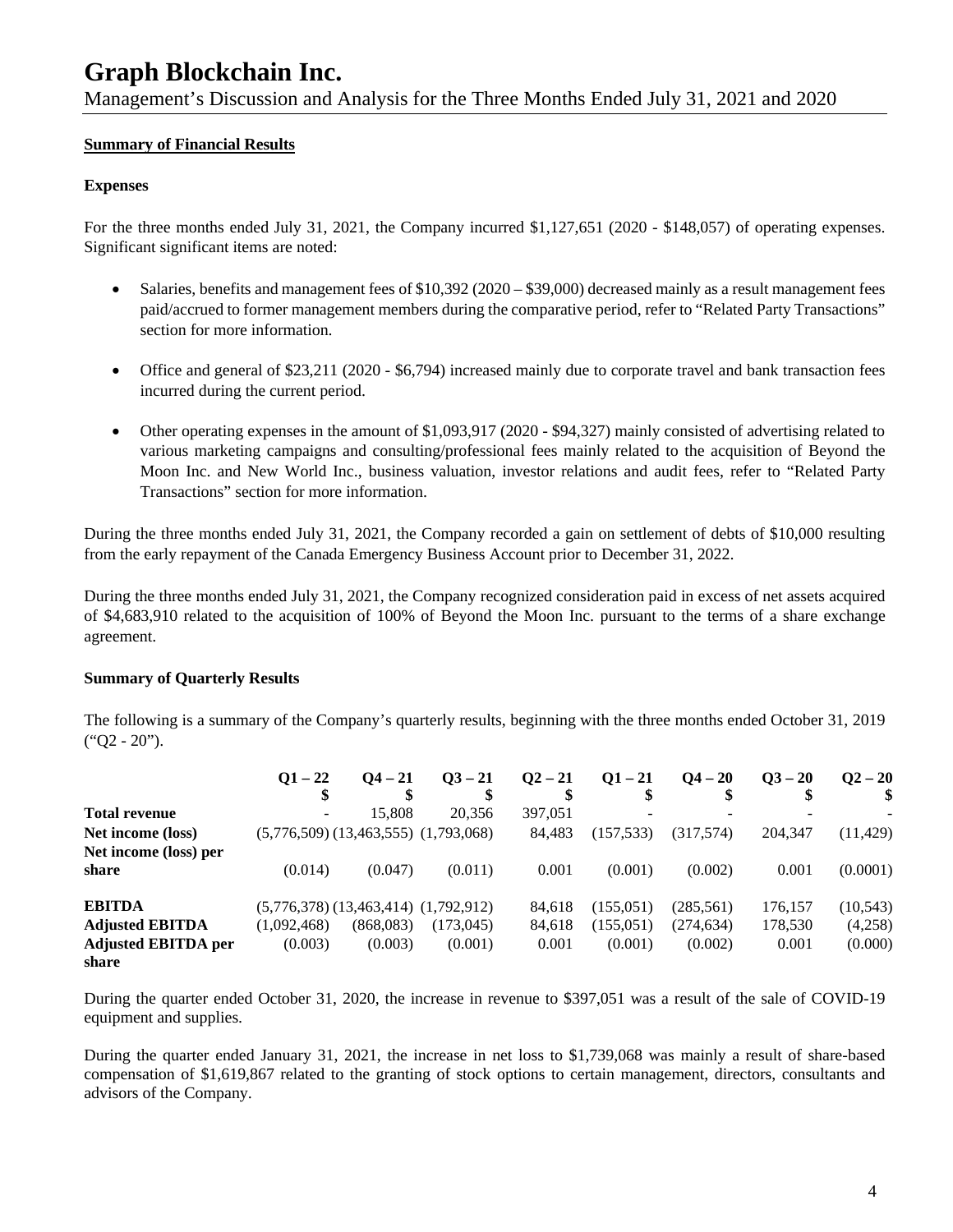## **Graph Blockchain Inc.** Management's Discussion and Analysis for the Three Months Ended July 31, 2021 and 2020

During the quarter ended April 30, 2021, the increase in net loss to \$13,463,555 was mainly a result of share-based compensation of \$6,732,216 related to the granting of stock options to certain management, directors, employees and advisors of the Company and exercising of 6,600,000 warrants at a price of \$0.10 per share. In addition, the Company recognized consideration paid in excess of net assets acquired of \$5,863,115 related to the acquisition of 100% of Babbage Mining Corp. pursuant to the terms of a share exchange agreement.

During the quarter ended July 31, 2021, the increase in net loss to \$5,776,509 was mainly a result of conducting marketing campaign and investor relation activities. In addition, the Company recognized consideration paid in excess of net assets acquired of \$4,683,910 related to the acquisition of 100% of Beyond the Moon Inc. pursuant to the terms of a share exchange agreement.

#### **Segment information**

The Company has two geographic segments as defined in note 4 to the consolidated financial statements for the three months ended July 31, 2021 and 2020.

Segment information of the Company is summarized as follows:

|                                          | Graph<br>Canada<br>\$ | Graph<br>Korea | <b>Consolidated</b><br>totals<br>\$ |
|------------------------------------------|-----------------------|----------------|-------------------------------------|
| For the three months ended July 31, 2021 |                       |                |                                     |
| <b>Revenue from external customers</b>   |                       |                |                                     |
| <b>Segment</b> loss                      | (5,776,509)           |                | (5,776,509)                         |
| As at July 31, 2021                      |                       |                |                                     |
| <b>Segment assets</b>                    | 15,852,894            | 2,403          | 15,855,297                          |
| <b>Segment liabilities</b>               | 1,254,195             | 17,727         | 1,271,922                           |
|                                          | Graph                 | Graph          | Consolidated                        |
|                                          | Canada                | Korea          | totals                              |
|                                          | \$                    | \$             | \$                                  |
| For the three months ended July 31, 2020 |                       |                |                                     |
| Revenue from external customers          |                       |                |                                     |
| Segment loss                             | (147, 381)            | (10, 152)      | (157, 533)                          |
| As at April 30, 2021                     |                       |                |                                     |
| Segment assets                           | 11,749,396            | 2,445          | 11,751,841                          |
| Segment liabilities                      | 764,365               | 18,039         | 782,404                             |
|                                          |                       |                |                                     |

#### **Liquidity, Capital Resources, and Cash Flow**

The Company has financed its operations to date through the issuance of common shares and warrants. The Company continues to seek capital through various means including the issuance of equity. The consolidated financial statements have been prepared on a going concern basis which assumes that the Company will be able to realize its assets and discharge its liabilities in the normal course of business for the foreseeable future.

For the three months ended July 31, 2021, net cash used in operating activities was  $$1,034,266$  (2020 –  $$326,170$ ), net cash used in investing activities was \$818,195 (2020 – \$Nil) mainly related to the purchase of digital assets, and net cash used in financing activities was \$150,000 (2020 – cash inflow of \$323,258) related to the repayment of several loans payable compared to the completion of a private placement during the comparative period.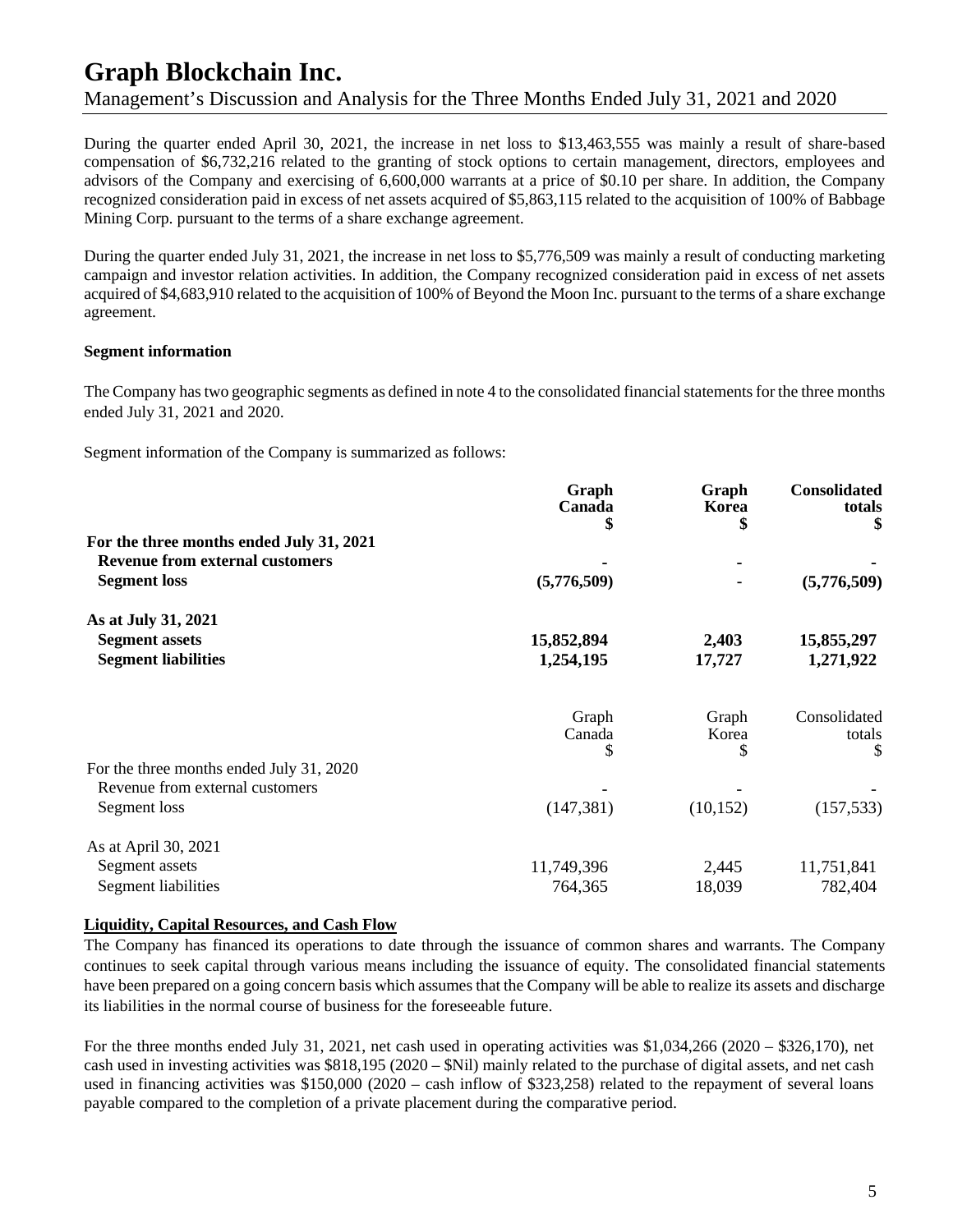Management's Discussion and Analysis for the Three Months Ended July 31, 2021 and 2020

The consolidated financial statements were prepared on a going concern basis under the historical cost basis of accounting. As at July 31, 2021, the Company has an accumulated deficit of \$31,607,026 (April 30, 2021 - \$25,830,517). For the three months ended July 31, 2021, the Company recognized a net loss of \$5,776,509 (2020 - \$157,533) and had net cash outflows from operating activities of \$1,034,266 (2020 - \$326,170).

#### **Related Party Transactions**

#### **a) Trade and other receivables**

As at July 31, 2021, an amount of \$405,570 (April 30, 2021 - \$405,570) included trade and other receivables related to the sale of COVID-19 related equipment and supplies is due from ScreenPro Security Inc., a company with certain directors in common with the Company.

#### **b) Accounts payable and accrued liabilities**

As at July 31, 2021, an amount of \$2,200 (April 30, 2021 - \$4,300) included accounts payable and accrued liabilities related to services provided to the Company is due to certain officers and directors of the Company.

#### **c) Loans payables**

During the year ended April 30, 2021, the Company issued 5,120,080 common shares for settlement of the loans payable valued at \$256,004 to a shareholder company, DataMetrex AI Limited.

#### **d) Compensation of key management personnel**

Key management includes members of the Board and executive officers of the Company. Compensation awarded to key management is listed below:

|                                                      | Three months<br>ended<br><b>July 31, 2021</b> | Three months<br>ended<br><b>July 31, 2020</b> |
|------------------------------------------------------|-----------------------------------------------|-----------------------------------------------|
| Accounting fees included in other operating expenses | 36,000                                        | 2,000                                         |
| Consulting fees included in other operating expenses | 55,500                                        | 32,000                                        |
| Management fees                                      |                                               | 39,000                                        |
|                                                      | 91,500                                        | 73,000                                        |

#### **Subsequent Events**

In August 2021, the Company closed its acquisition of 100% of Optimum Coin Analyser Inc.'s ("Optimum") issued and outstanding securities pursuant to the terms of the share exchange agreement entered between the Company, Optimum and the shareholders of Optimum. The Company issued 71,428,571 units of the Company comprised of one common share of the Company and one share purchase warrant to Optimum shareholders at a deemed price of \$0.07 per unit for an aggregate purchase price of \$5,000,000. Each whole warrant is exercisable into one common share at a price of \$0.09 per common share for a period of 24 months.

On August 31, 2021, 60,000 of warrants were exercised for gross proceeds of \$3,600.

On September 23, 2021, the Company granted incentive stock options to purchase a total of 16,350,000 common shares at an exercise price of \$0.05 per share for a period of two years to certain management, directors and advisors of the Company.